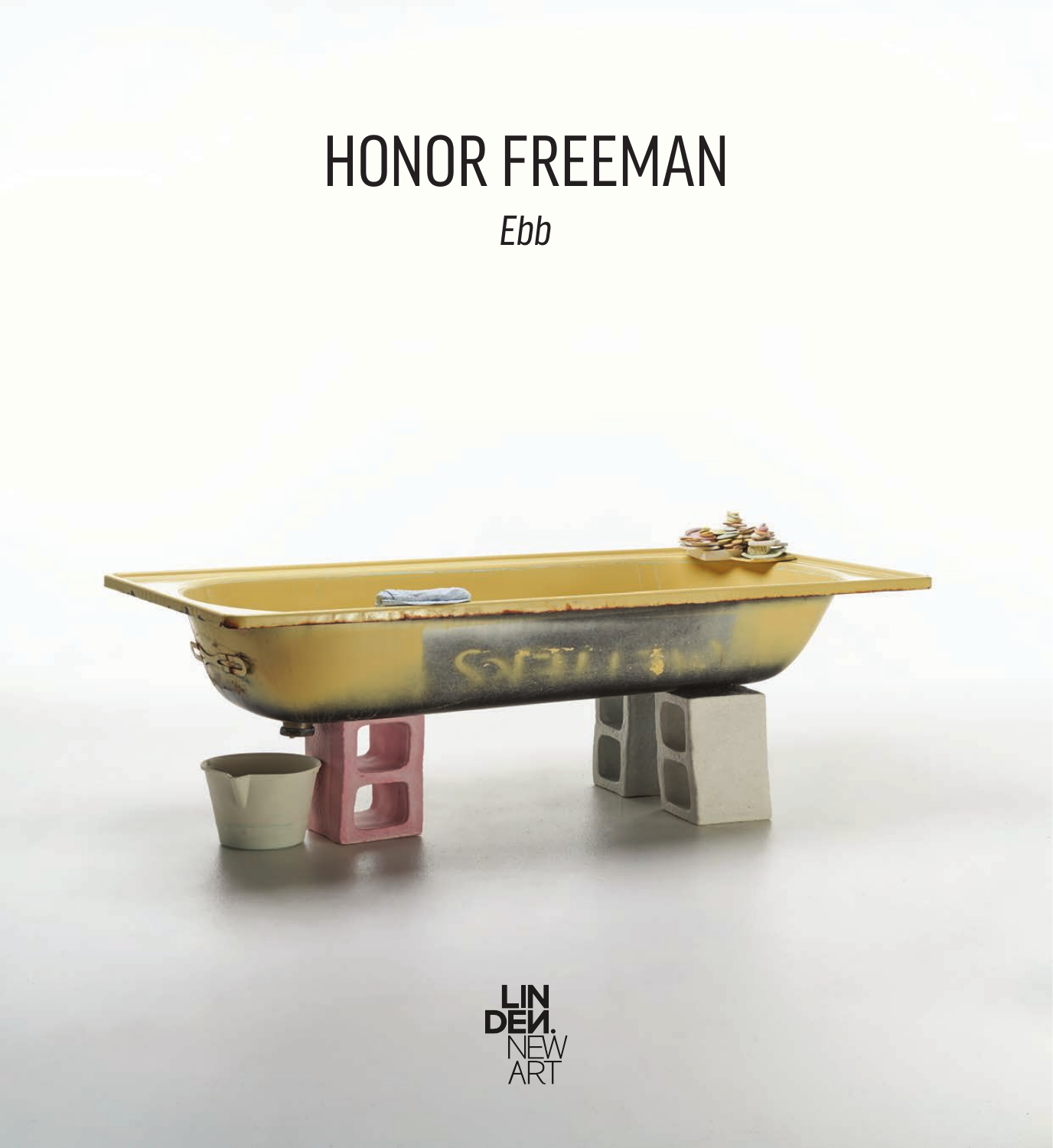

IMAGES > [Front cover] Honor Freeman, *And the tide rises, the tide falls*, 2022, porcelain, stoneware, enamel bathtub, 94 x 152 x 76 cm. Image courtesy of the artist. Photograph: Sam Roberts.

IMAGES > Honor Freeman, *Soap + Sponge study* [installation view], 2022, porcelain, 13 x 20 x 2.5 cm. Photograph: Theresa Harrison Photography.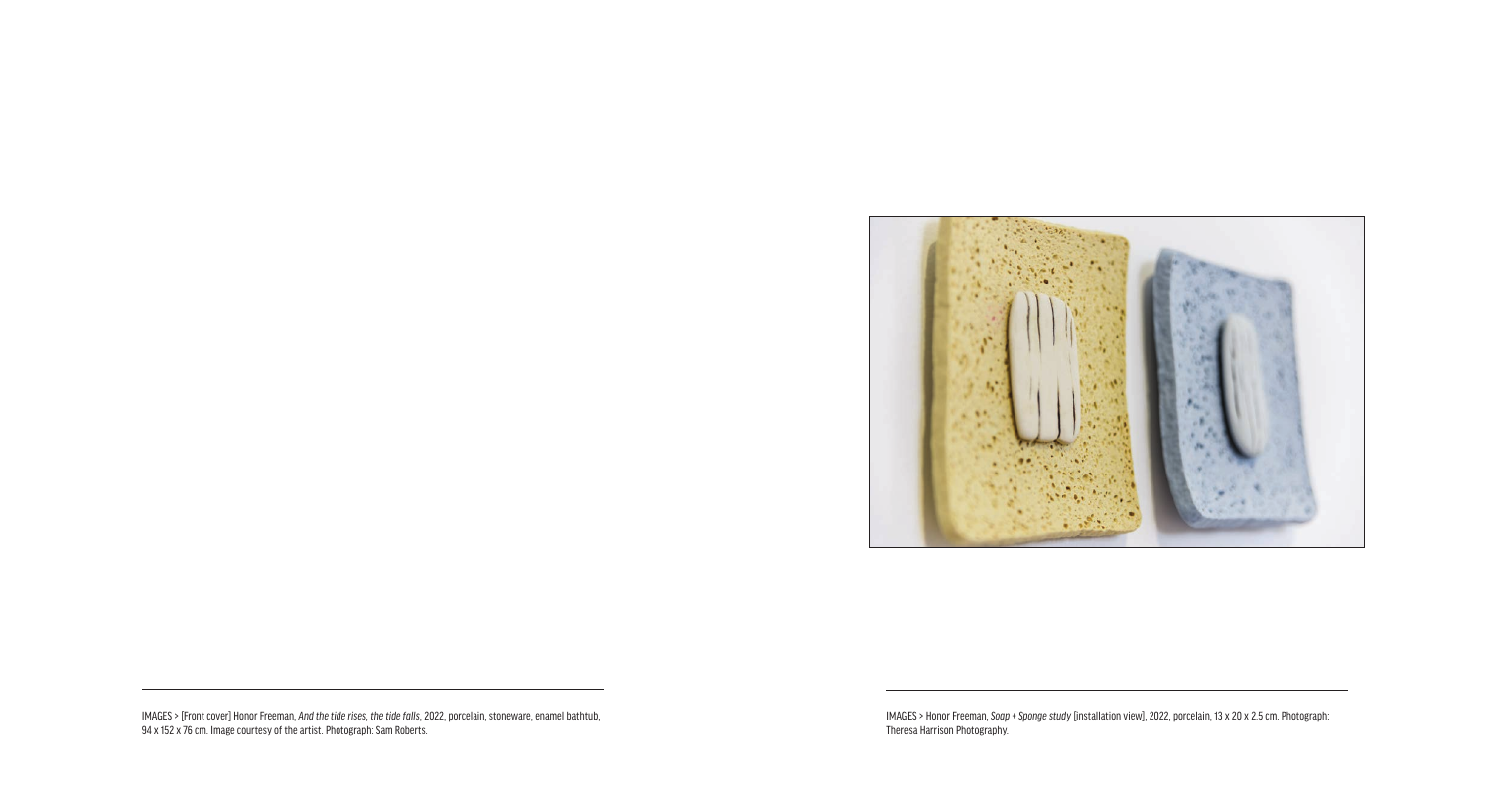IMAGE > Honor Freeman, *And the tide rises, the tide falls* [detail], 2022, porcelain, stoneware, enamel bathtub, 94 x 152 x 76 cm. Photograph: Theresa Harrison Photography.

"*Tears are the most substantial and yet the most fleeting, the most obvious and the most enigmatic proof of our emotional lives*." 1

a particular item in the collection; a delicate Roman glass flask from 2nd century AD. The form resembled that of a vessel known as a lachrymatory, or tear flask. Much mythology surrounds these objects, including their function in grief and mourning. They were found in Greek and Roman tombs and were thought to hold the tears of loved ones. In her research, Freeman discovered that this theory has been debunked in recent times, "but the poetry of objects collecting tears and being buried with the dead is a potent idea that resists being extinguished". <sup>2</sup>

*Ebb* is a solo-exhibition by South Australian based, ceramic artist Honor Freeman, that showcases a new series of intricate porcelain sculptures. Featuring a bathtub, plugs, soaps, sponges and an intriguing series of vessels including rain gauges and buckets, the exhibition explores water as a potent metaphor to describe our fluctuating and often turbulent emotions.

The works evolved from a research residency, called The Collections Project, undertaken by the artist at the Art Gallery of South Australia in 2018-19, facilitated by Guildhouse. Freeman became intrigued with The exhibition presents work that has been made as part of the artist's own mourning process following the death of her father. Titled *All the tears I cried*, the series of cast porcelain buckets, each seemingly full to the



#### HONOR FREEMAN *Ebb*

<sup>&</sup>lt;sup>1</sup> Lutz, T. *Crying The Natural and Cultural History of Tears*, W.W. Norton and Company, 1999, p.29 <br><sup>2</sup> Freeman, H. Exhibition statement, April 2022 <sup>2</sup> Freeman, H. Exhibition statement, April 2022.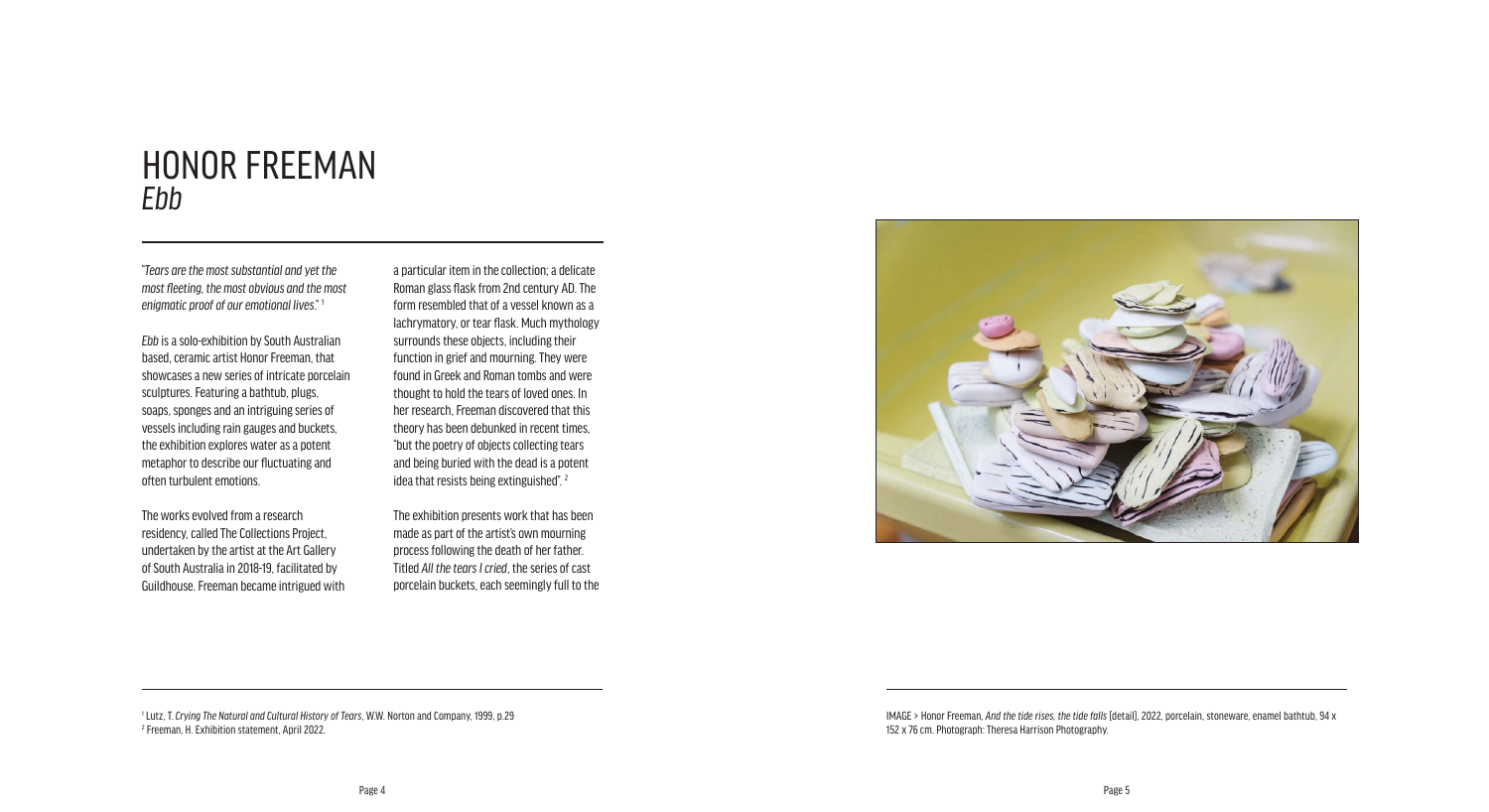IMAGE > Honor Freeman, *All the tears I cried* [detail] [Installation View], 2019, porcelain, dimensions variable. Photograph: Shelley Xue.



brim and gleaming with a watery pearlescent sheen, are a tribute to the tears shed from this loss. Freeman has written, "The porcelain buckets represent my own personal grief and the manner in which it manifested in public and private spaces following my father's death. I'm attempting to make sense of and measure the immeasurable." 3

The mysterious nature of tears is repeated in most texts exploring the subject. From biological, physiological, philosophical and sociological investigations, and within many other lines of enquiry, conclusions are tempered with a lament that more is not known about why we cry. Despite our lack of ontological knowledge about this phenomenon, tears are still one of the strongest and most affecting demonstrations of emotion. Perhaps tears are one of the main reasons that the language used to convey emotional states is frequently linked to water. We have outpourings and waves of emotion, we drown our sorrows, well-up, produce rivers and floods of tears and just sometimes we manage to keep our heads above water.

Freeman has masterfully employed everyday items, such as the bathtub and pillow, to convey a mixture of sorrow and solace, drawing on an intuitive and highly evocative visual vocabulary of sadness and relief. Crying is commonly believed to be a form of purging or purifying and a way to release overwhelming emotions. Similarly, a long bath can bring a sense of both physical and mental cleansing, a comforting ritual of self-care. Intimate, private and quiet, to be immersed in warm water is an innate antidote to pain.

The ready-made bathtub is mounted on Besser blocks, as if trying to escape a flood, which is curious as its normal function is to be filled with water. The poignant personification of the bathtub is clear. We often resist our own floods (of emotion), whilst being full of water (tears). The bath's ebbs and flows are evidenced by the tide lines applied to its interior surface. The water has receded, yet the marks of its presence remain. Around the bath the residue left shows just how high the water came.

3 Freeman, H. Exhibition statement, April 2022.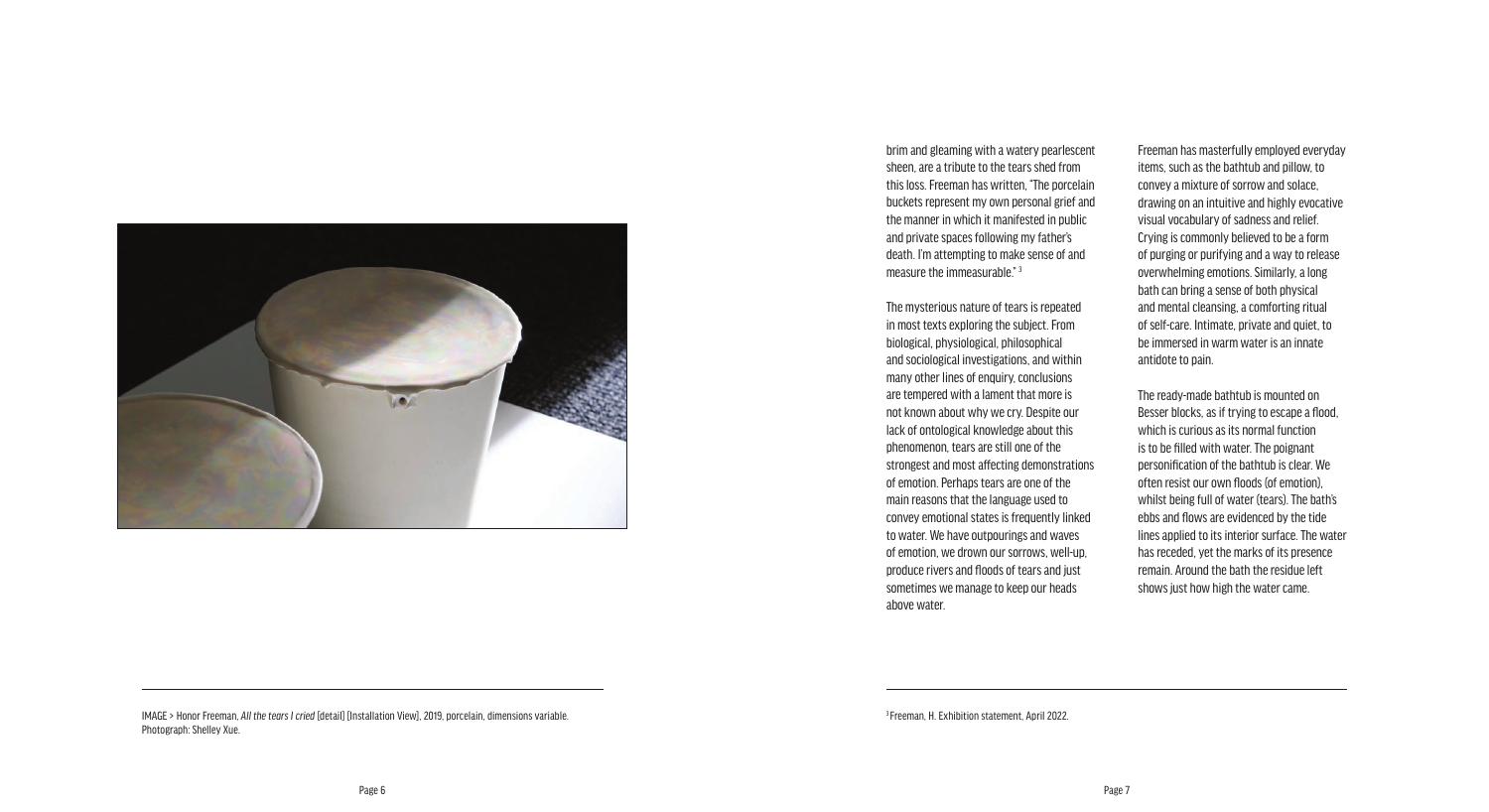



IMAGE > Honor Freeman, *These tears* [Installation view], 2022, porcelain, 23 x 90 x 4 cm. Photograph: Theresa Harrison Photography.

IMAGE > Honor Freeman, *Reservoir of tears.Sandbag for a flood* [Installation view], 2022, stoneware, lustre, gold leaf, 13 x 52 x 36 cm (approx). Photograph: Theresa Harrison Photography.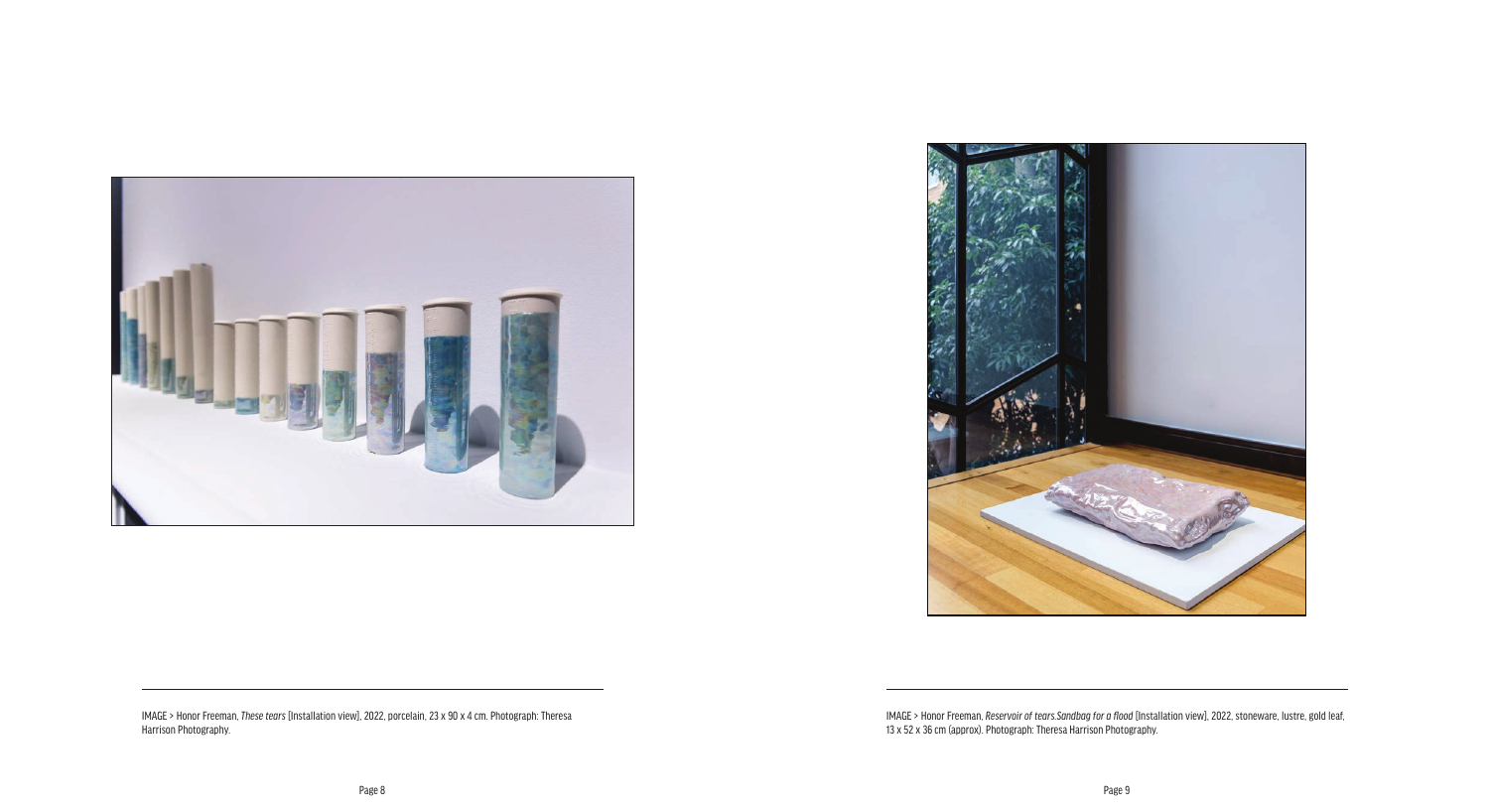We all have such tide lines, measures of our sorrows, the innumerable signs of life's downpours. Similarly, tears themselves can be an indication of the level of someone's emotion. As James Elkin has written, "when there are no tears, there is no way to gauge the depth of a person's feeling." 4 , or as, in his reading of Descartes, Tom Lutz concludes "The more loving we are, the more prone to tears". 5

Freeman's practice is soaked in the deepest of emotion. Tears were even cried in making the work itself due to the risky nature of firing clay and the inevitable failures along the way. The fragility of the porcelain also reflects the all too easily damaged human psyche. A small, precarious stack of soaps and sponges sits on the edge of the bath, which could easily be swept away should the foreboding flood arrive.

Freeman's technical process in making the works is also highly symbolic in its relationship to water and the capacity of liquid to be transformative. The artist has written, "I harness the mimetic qualities inherent in clay through the magic of slip

casting. The works playfully interact with ideas of liquid made solid. The porcelain casts echo the original objects; the liquid slip turns solid forming a skin and becomes a precise memory of a past form. A ghost." 6

The pearlescent pillow, titled *Reservoir of Tears. Sandbag for a flood*, was the last work made in preparation for this exhibition. Freeman made three pillows in the hope that one of them would come out of the kiln intact. The pillow appears like a large magical liquid form contained only by its own meniscus. Drenched in tears perhaps, this exquisite work demonstrates Freeman's immense technical skill as well as her capacity to capture comfort and vulnerability in her work and to transform humble items into objects of bewitching beauty.

For all its liquid content and the confluence of references to the transience of human existence, there is something solid and reassuring about Freeman's work. These soaps will never dissolve. The bath is presented as dry, so for now the plugs lay in an unused pile and the soaps and sponges remain balanced. The tears are contained in



IMAGE > Honor Freeman, *And the tide rises, the tide falls* [Installation view], 2022, porcelain, stoneware, enamel bathtub, 94 x 152 x 76 cm. Photograph: Theresa Harrison Photography.

<sup>4</sup> Elkins, J. Pictures and Tears, Routledge, 2004, p.38<br><sup>5</sup> Lutz, J. Crying The Natural and Cultural History of J <sup>5</sup> Lutz, T. *Crying The Natural and Cultural History of Tears*, W.W. Norton and Company, 1999, p.75

<sup>&</sup>lt;sup>6</sup> Freeman, H. Exhibition statement, April 2022.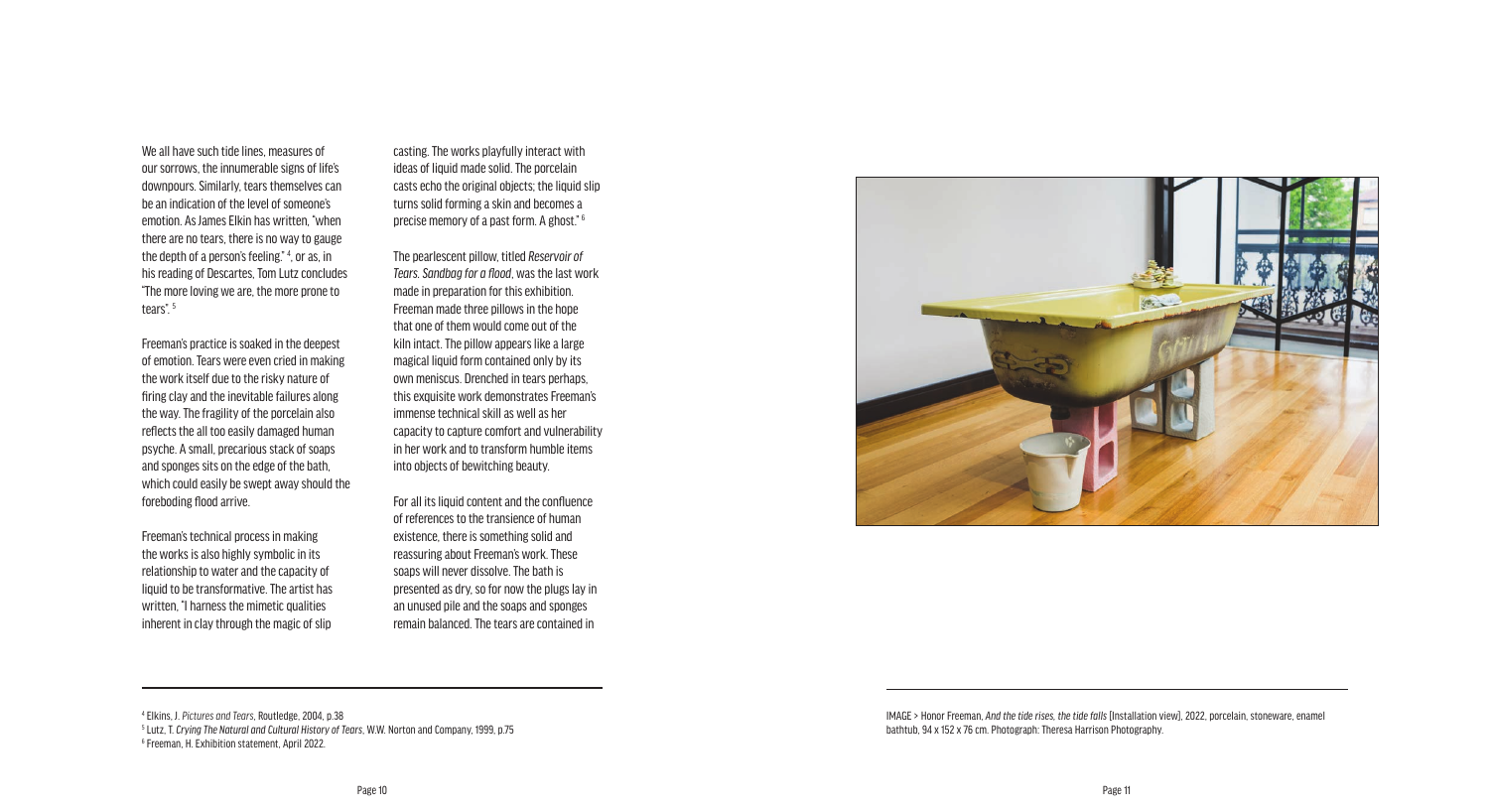their buckets, with an empty bucket waiting under the bath in case it should need to be drained again. The tide has ebbed, the deluge has subsided. Freeman's work is a gentle reminder that in moving through grief, small daily tasks can take us, moment by moment, into a time of less suffering. In washing our faces and cleaning our bathrooms, we can watch the water slowly circle and disappear down the plughole.

Juliette Hanson Curator, May 2022

#### **BIBLIOGRAPHY**

Eds. Byers, M. and Lavery, D. *On the Verge of Tears: Why Movies, Television, Music, Art, Popular Culture, Literature and the Real World Make Us Cry.*, Cambridge Scholars Publishing, 2010

Elkins, James, *Pictures and Tears*, James Elkins, Routledge, 2004 Lennartz, N. Tears, *Liquids and Porous Bodies in Literature Across the Ages*, Bloomsbury Publishing, 2022

Lutz, T. *Crying The Natural and Cultural History of Tears*, W.W. Norton and Company, 1999

Schwenger, P. *The Tears of Things Melancholy and Physical Objects*, University of Minnesota Press, 2006



IMAGE > Honor Freeman, *Small comfort* [Installation view], 2022, stoneware, 34 x 18.5 x 5 cm. Photograph: Theresa Harrison Photography.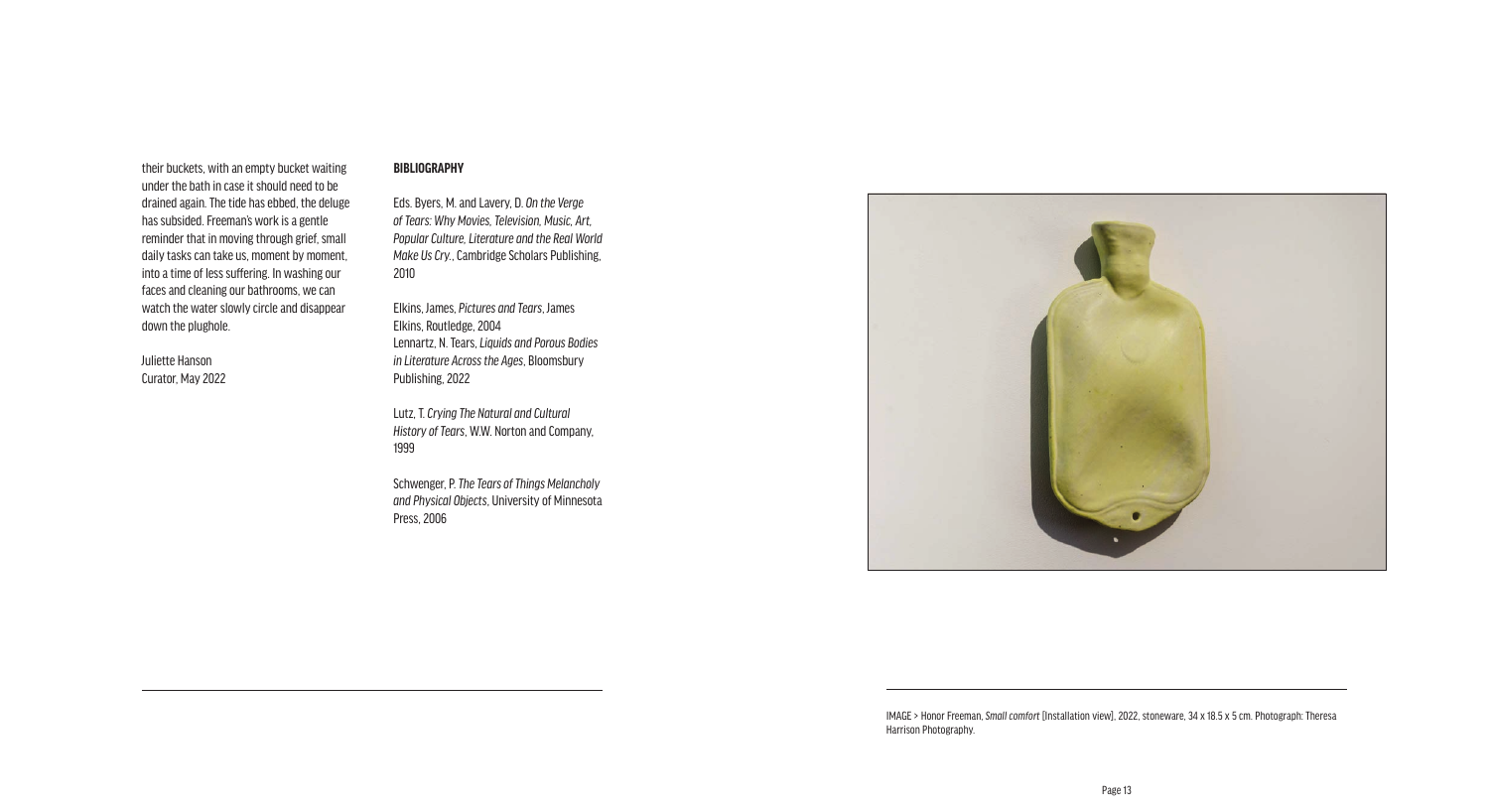Honor Freeman is an artist living and working in the Fleurieu Peninsula on Ngarrindjeri land in South Australia. Freeman completed her studies in 2001 at the South Australian School of Art. Following graduation, Freeman took up an Associate position and Tenant residency in the ceramics studio at Jam Factory Craft & Design. Her work has been curated into major exhibitions at institutions throughout Australia, including the MCA, Tarrawarra Museum of Art and The Powerhouse Museum. She has undertaken international residencies at Guldagergaard, Denmark's International Ceramic Museum and in the US at Indiana University's School of Art & Design.

Exhibiting since 2000, Honor's work is held in numerous public collections including the National Gallery of Victoria, Art Gallery of South Australia, ArtBank and Washington DC's National Museum of Women in the Arts. Her works feature in the publication *101 Contemporary Australian Artists*, published by the NGV, and the international publication *Ceramics Masterclass: Creative Techniques of 100 Great Artists*, by Louisa Taylor.

Honor Freeman is represented by Sabbia Gallery, NSW

<https://www.honorfreeman.com/>



# HONOR FREEMAN

IMAGE > Portrait of Honor Freeman in the studio, 2021. Image courtesy of the artist. Photograph: Alex Beckett